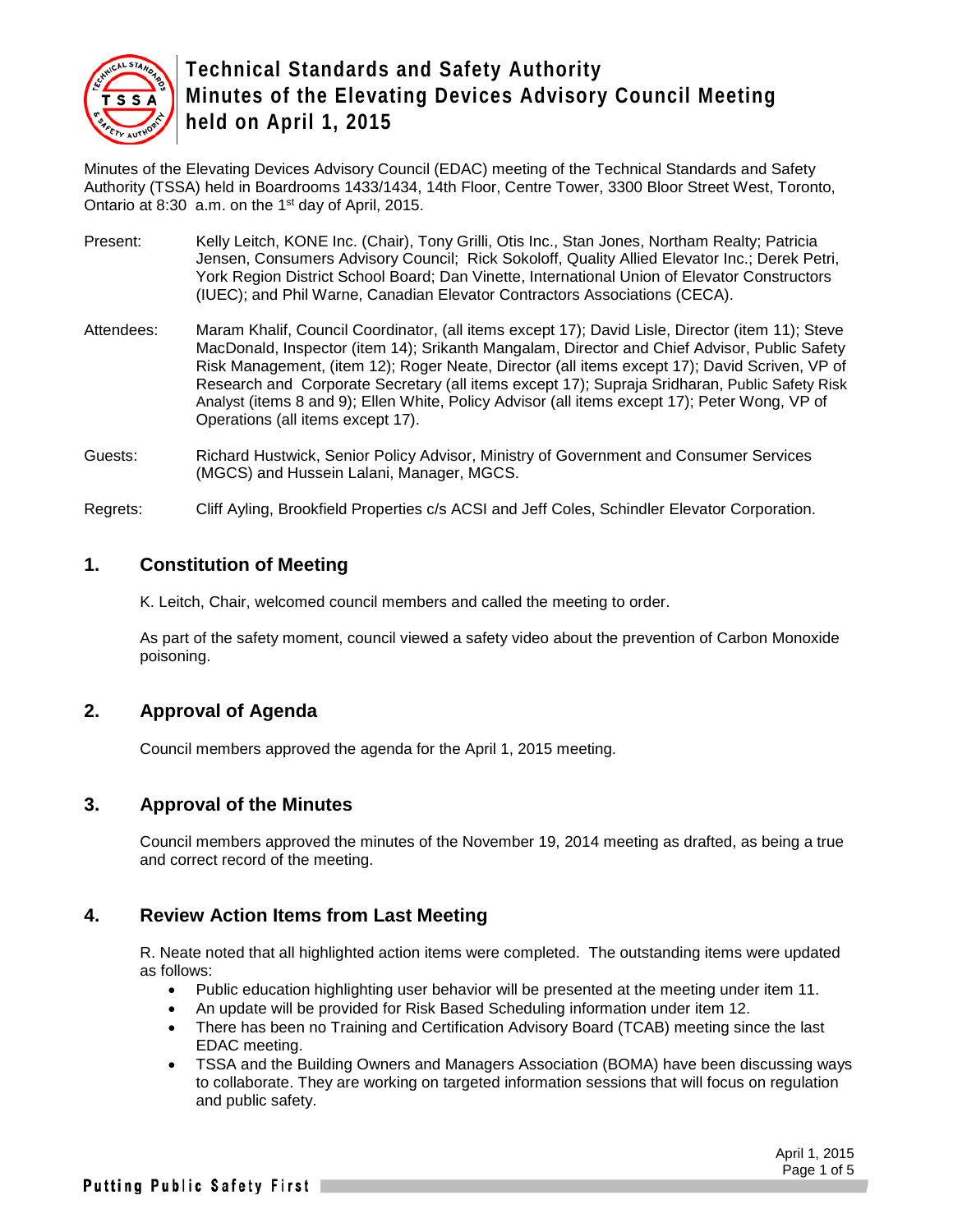

ACTION: TSSA and BOMA to arrange information sessions for BOMA members and provide an update at the next meeting.

### **5. Council Chair's Report**

The Chair will share the Chair's annual report to the CEO at the next meeting.

### **6. TSSA President and CEO's Report**

As part of the advanced materials for this meeting, members received a report from the President and CEO regarding TSSA's key activities over the last quarter, which was treated as read.

P. Wong, on behalf of M. Beard, highlighted TSSA's continuous efforts to improve its business processes and support technical infrastructure by noting the progress of TSSA's 20/20 initiative.

### **7. Ministry of Government and Consumer Services (MGCS) Update**

R. Hustwick reported to council that the Government of Ontario has appointed Tony Dean to review key areas of Ontario's skilled trades system within the mandate of the Ontario College of Trades (OCOT). These areas may include the scope of practice and trades, as well as apprenticeship program criteria. The stakeholders in the industry were invited to provide a written submission by March 13, 2015. Some of those submissions were posted on the Dean Review website (www.deanreview.com). TSSA submitted their comments.

Questions or comments on the Dean review can be directed to Ms. Samantha Anderson, Project Director: [\(416\) 212-0303.](tel:%28416%29%20212-0303) Email: [samantha.anderson@ontario.ca](mailto:samantha.anderson@ontario.ca)

R. Hustwick also highlighted the regulation review priorities for TSSA as follows: Operating Engineers, Liquefied Natural Gas and Upholstered and Stuffed Articles, as well as an ongoing review of Boilers and Pressure Vessels.

ACTION: A link to Tony Dean's review of OCOT will be sent to council.

### **8. Compliance Safety Report**

With the aid of a PowerPoint presentation, which forms part of the record of the meeting, R. Neate highlighted an overview of the safety status for the elevating devices industry.

Details on occurrences due to external factors (mainly user behaviour) were highlighted.

A high-level discussion ensued around user behavior. The connection between user behavior to orders issued and contractors involved in those incidents was discussed. Council appreciated having compliance data. However, council would like see contractor rankings on a quartile basis rather than stating industry average. Council was also informed of TSSA's recent activities to address inspector inconsistency through standard work orders.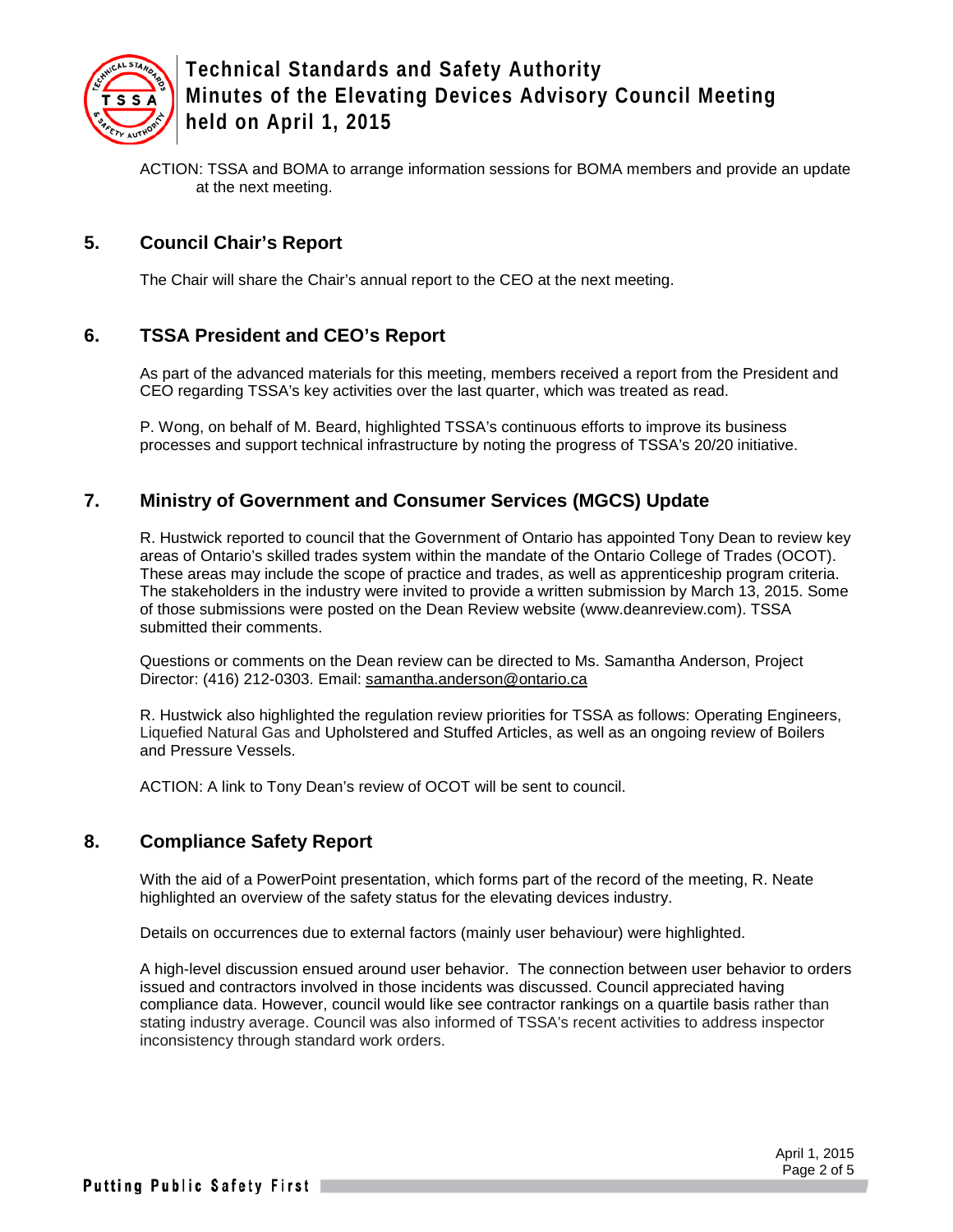

# **9. Priority Safety Issue (4th): Compliance Rates and Contractors' Data**

R. Neate provided a verbal highlight of the contractors' data report. He reported to council that a contractors' data report is issued, if the contractor had at least 10 inspections within the quarter. Anything less than 10 would receive an annual contractors' data report.

The range of contractors' data is quite high ranging from 3.55% to 65% for inspections passed on first visit. R. Neate asked for input from council members on how to improve compliance results. Members were reminded that under TSSA's Risk Based Inspection model, the number of orders issued and the severity of the orders determines how often a device was inspected.

In order to address the non-compliance issue, Council suggested that TSSA consider expressly communicating an intent to focus inspections on targeted areas in the code. For example, the area that is impacted by the most issued orders could be targeted and most companies can focus on improving that area within the specific target date. TSSA utilizes some of these targeted practices in cases such as testing in categories one and five.

# **10. Priority Safety Issue (1st and 2nd ): Communication with Owners and Managers**

R. Neate informed council the owners' communication on single bottom hydraulic cylinder that was sent to owners in March 2015. Discussion ensued around the process of granting extensions for any deadlines. In addition, a further discussion ensued around how the changes to deadlines were communicated to the owners. TSSA sent letters for each outstanding approximately 500 devices. The challenges with reaching out to some owners was also emphasized.

# **11. Priority Safety Issue (3rd): Public Education**

With the aid of a PowerPoint presentation, which forms part of the record of the meeting, D. Lisle highlighted elevator/escalator safety occurrences that were largely driven by user behaviour.

He presented the public engagement research activities and findings.

A series of focus groups were held with individuals who own or rent apartments or Condo's in high-rise buildings to explore risk perceptions, awareness of proper safety behaviours and seek insight regarding root causes for improper safety behaviours in relation to elevators. He also highlighted the newly created elevator-safety micro website: elevatorsafetyontario.ca as well as a supporting digital strategy that was piloted since the last EDAC meeting.

D. Lisle concluded that the critical path taken will ensure a cost effective approach, including having a good understanding of the potential effectiveness of digital strategy, before investing too heavily in the content of the microsite. Moving forward with the positive results received today, more content will be developed consistent with the findings of the pilot.

# **12. Risk Based Scheduling**

S. Mangalam reported to council that non-compliances found in periodic inspections drive the Risk Based Scheduling (RBS) model. There is an internal team working on enhancing the RBS model. This work is almost complete and an enhanced approach will soon be ready for implementation.

In particular, planned enhancements in the model will provide an incentive to owners who maintain their devices and minimize the number of inspection orders by TSSA. When the internal work is complete,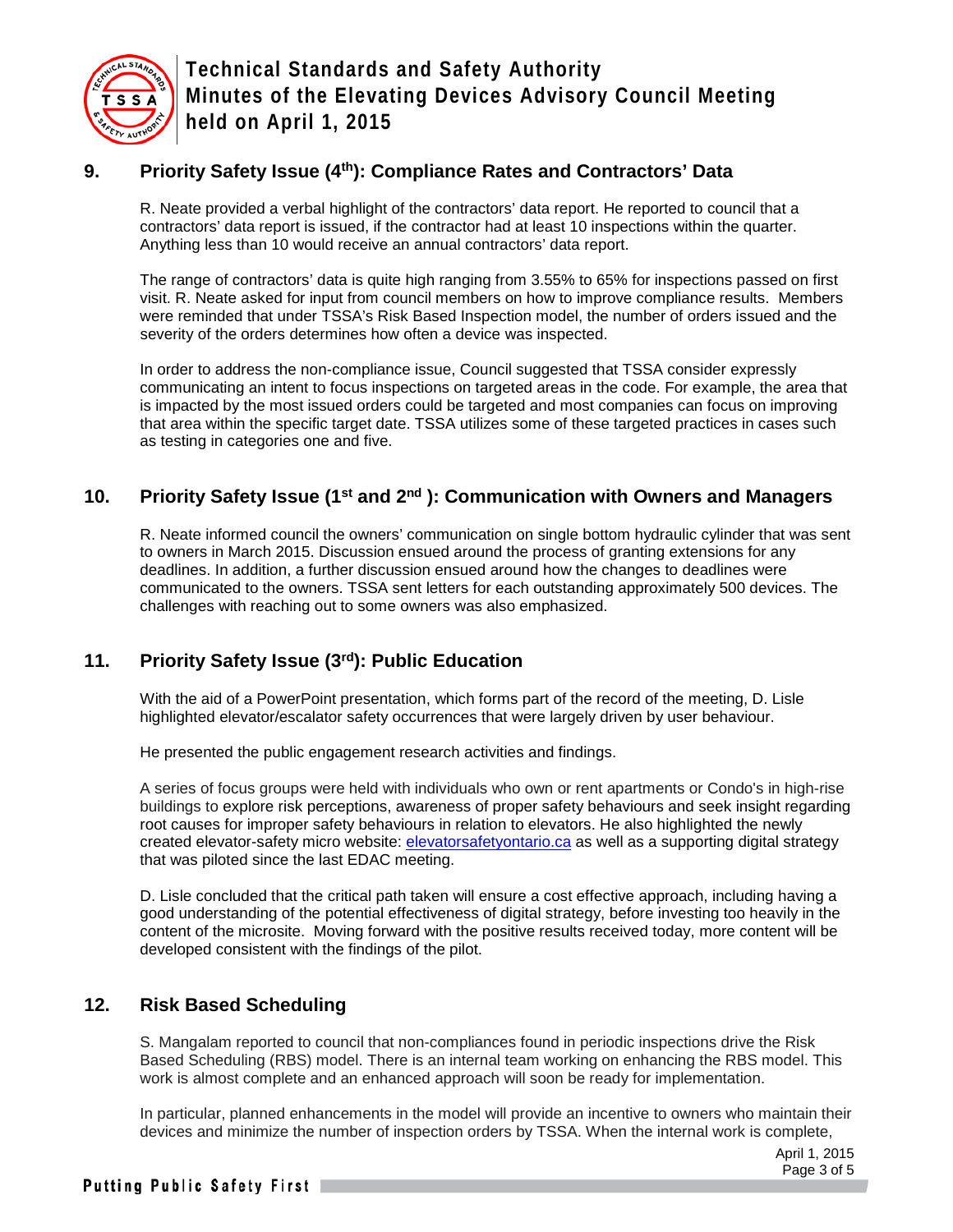

the broad elements of the model and the results will be shared with an RRG and then council. TSSA will appropriately incorporate any feedback received through this consultation process.

# **13. Field Advisory Committee (FAC) Update**

As part of the advanced materials for this meeting, members received the minutes from the last FAC meeting held on February 3, 2015, which was treated as read. A brief discussion ensued around the machine guarding guidelines task group, which was still ongoing issue at the FAC.

# **14. TSSA's External Safety Award**

With the aid of a PowerPoint presentation, which forms part of the record of the meeting, S. MacDonald provided an overview of the eligibility and the selection criteria, as well as the nomination and recognition processes.

A few council members recommended having a list of runners up or nominated list for the formal recognitions to be made available online.

The program will be launched in spring 2015 and will be communicated via TSSA's Exchange Blog, Twitter and other social media. As the program progresses, it will be monitored and evaluated for success.

### **15. Industry Discussions**

*Coroner's inquest jury's verdict into the death of Elevator Mechanic Ross Angus:* D. Vinette shared the facts of this incident and highlighted areas that were preventable. The importance of continuing education for elevator mechanics was highlighted. The deceased mechanic's family have prepared a video about his life and it may be shared with the Council, if deemed appropriate by the Chair.

TSSA will be working with industry in the upcoming months on how to incorporate some of the Coroner's Jury recommendations arising from this case. The Jury's recommendations related to issues pertaining to training and certification will be discussed in the next Training and Certification Advisory Board (TCAB) meeting.

A further discussion ensued around hoistway lighting that has been used in Europe and the possibility of introducing it in Ontario.

ACTION: TSSA Engineering to comment on the idea of introducing hoistway lighting at the next meeting.

# **16. Question on Information Items and Other Business**

*Council membership renewal:* J. Kerr has resigned and G. Medeiros will replace him. R. Sokoloff has renewed his term for another three years.

R. Neate will contact The Federation of Rental-Housing Providers of Ontario (FRPO), The Association of Condominium Managers of Ontario (ACMO) and Toronto Transit Commission (TTC) for representation at the EDAC by the next meeting.

ACTION: R. Neate to follow up on FRPO, ACMO and TTC for representation in EDAC.